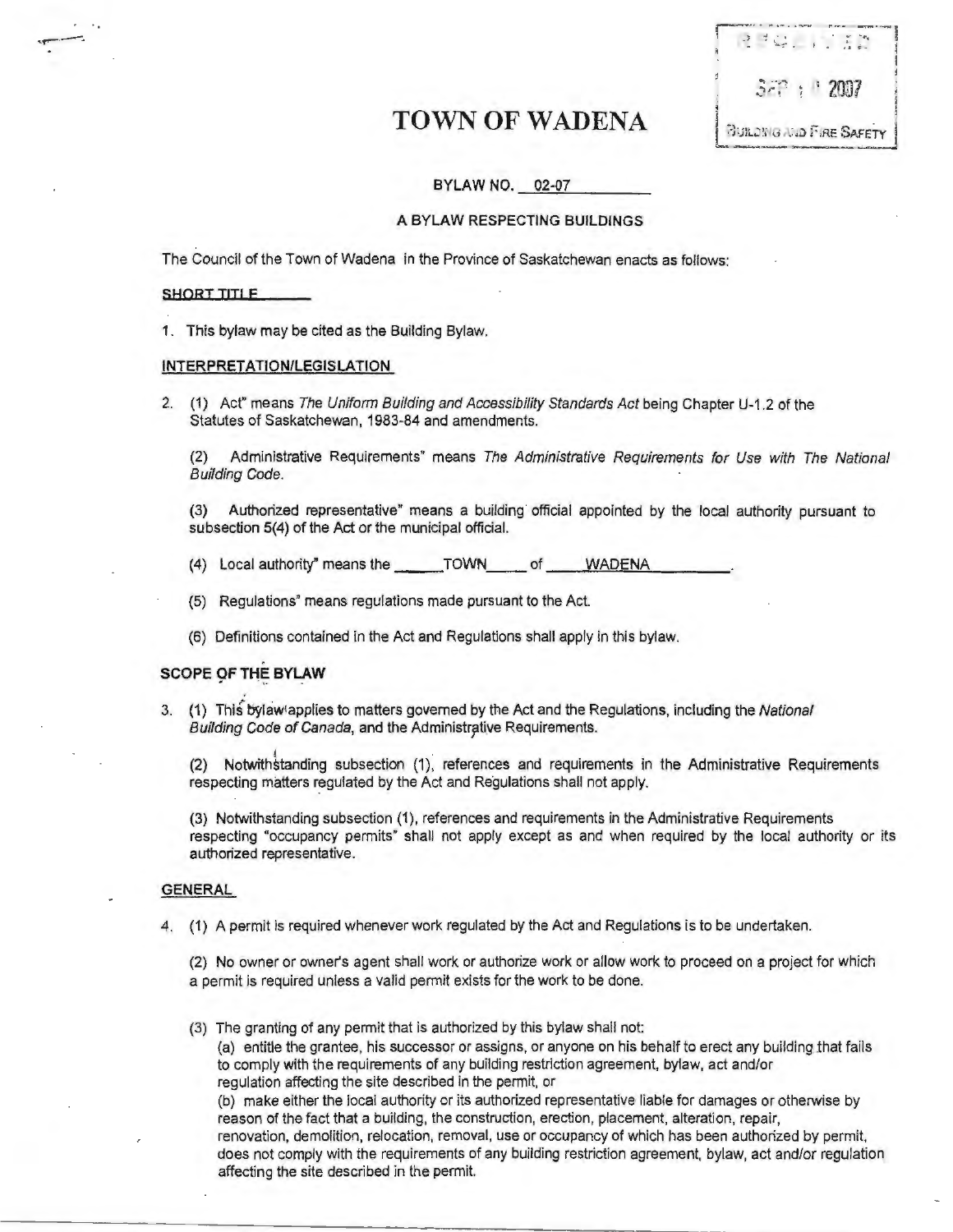### **BUILDING PERMITS**

5. (1) Every application to a permit to construct, erect, place, alter, repail, renovate or reconstruct a building shall be in Form A, and shall be accompanied by two sets of the plans and specifications of the proposed building, except that when authorized by the local authority or its authorized representative plans and/or specifications need not be submitted.

(2) If the work described in an application for building permit, to the best of the knowledge of the local authority or its authorized representative, complies with the requirements of this bylaw, the local authority, upon receipt of the prescribed fee, shall issue a permit in Form B and return one set of submitted plans to the applicant.

(3) The local authority may, at its discretion, have plan review, inspection and other services for the purpose of enforcement of the Act and Regulations provided by building officials designated by the minister to assist the local authority pursuant to subsection 4(4) of the Act.

(4) The local authority may, at its discretion, have plan review, inspection and other services provided by a person, firm or corporation employed under contract to the local authority.

(5) The permit fee for construction, erection, placement, alteration, repair, renovation or reconstruction of a building shall be based on the following fee schedule.

## BUILDING PERMIT FEE SCHEDULE

(a) One and two unit dwellings and accessory buildings:

| <b>VALUE OF CONSTRUCTION</b> | <i>FEE</i>                                                                                             |
|------------------------------|--------------------------------------------------------------------------------------------------------|
| \$0.00 TO \$3,000.00         | \$25.00                                                                                                |
| Over \$3,000,00              | \$25.00 plus \$2.00/\$1,000.00 of value of<br>Construction over \$3,000,00 to a maximum<br>Of \$325.00 |
|                              |                                                                                                        |

PLUS

The full cost of the plan review and inspection services as per the fee schedule of the contracted building Official for the Town of Wadena pursuant to Section 5(4) shall be bome by the permit applicant.

(b) All other buildings:

\$25.00 plus \$2.00/\$1,000.00 of value of construction

PLUS

The full cost of the plan review and inspection services as per the fee schedule of the contracted building Official for the Town of Wadena pursuant to Section 5(4) shall be bome by the permit applicant.

(6) The local authority may estimate the value of construction for the work described in an application for building permit, for the purpose of evaluating a permit fee, based on established construction costs , owner's statement of costs or constructor's contract values, or similar methods selected by the local authority.

(7) Approval in writing from the local authority or its authorized representative is required for any deviation, omission or revision to work for which a permit has been issued under this section.

{8) All permits issued under this section expire

(a) six months from date of issue if work is not commenced within that period, or (b) if work is suspended for a period of six months, or (c) if work is suspended for a period of longer than six months by prior written agreement of the

local authority or its authorized representative.

(9) The local authority may, at its discretion, rebate a portion of a permit fee where work is reduced in scope or discontinued, or where other exceptional circumstances occur.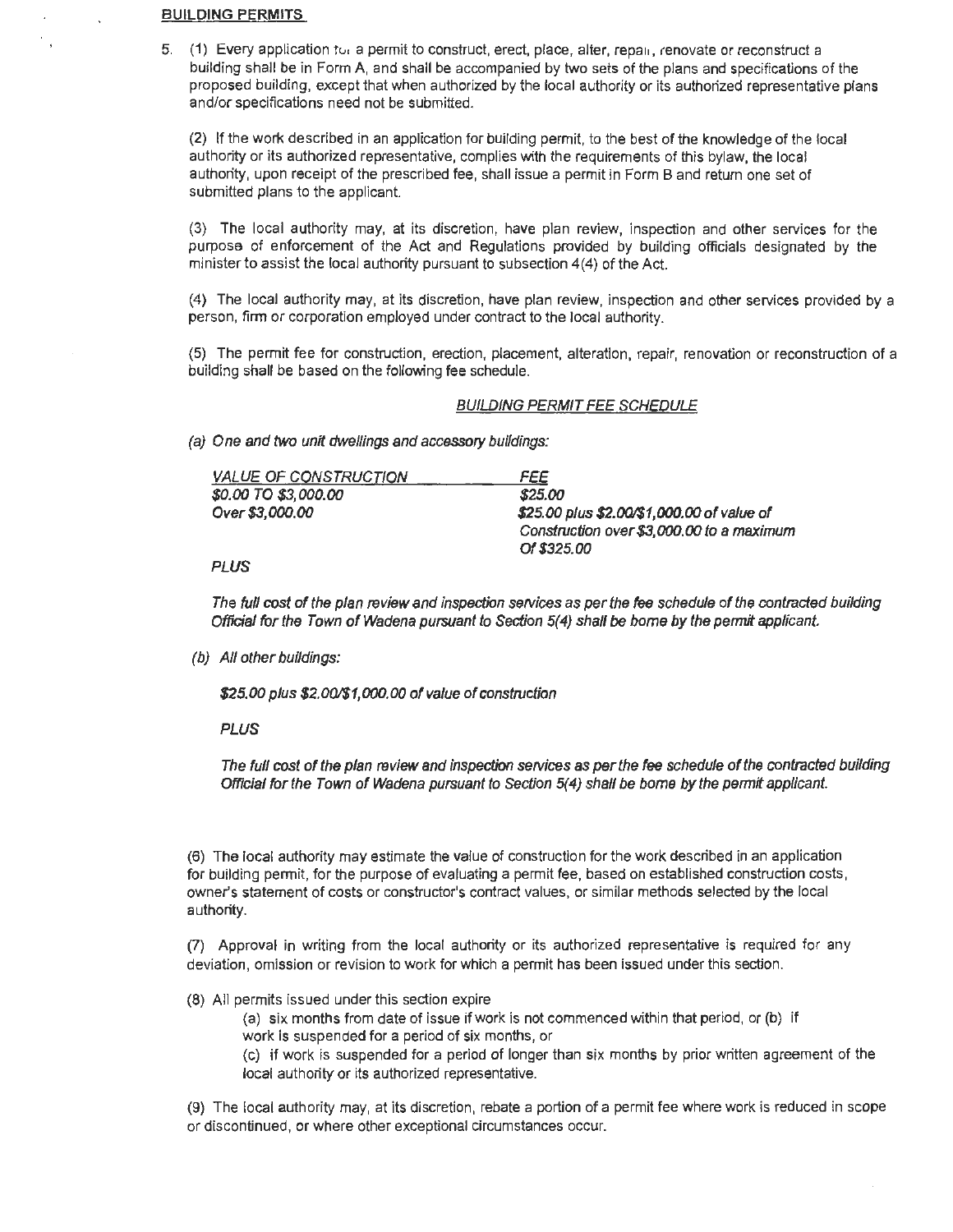## **DEMOLITION OR REMOV.' PERMITS**

- 6. (1) (a) The fee for a permit to demolish or remove a building shall be\$ **15.00.**
	- (b) (i) In addition, the applicant shall deposit with the local authority the following sum to cover the cost of restoring the site after the building has been demolished or removed to such condition that it is, in the opinion of the local authority or its authorized representative, not dangerous to public safety.

| Small Buildings - Under 120 Square feet | \$250.00   |
|-----------------------------------------|------------|
| Residential buildings                   | \$1,000.00 |
| <b>Commercial Buildings</b>             | \$2,000.00 |

(ii) If the applicant who demolishes or removes the building restores the site to a condition satisfactory to the local authority or its authorized representative, the sum deposited, or portion thereof, shall be refunded.

(2) Every application for a permit to demolish or remove a building shall be in Form C.

(3) Where a building is to be demolished and the local authority or its authorized representative is satisfied that there are no debts or taxes in arrears or taxes outstanding with respect to the building or land on which the building is situated, the local authority, upon receipt of the fee and deposit prescribed, shall issue a permit for the demolition in Form D.

(4) Where a building is to be removed from the local authority, and the local authority or its authorized representative is satisfied that there are no debts or taxes in arrears or taxes outstanding with respect *to* the building or land on which the building is situated, the local authority, upon receipt of the fee and deposit prescribed, shall issue a permit for the removal in Form D.

(5) (a) Where a building is to be removed from its site and set upon another site in the local authority, and the local authority or its authorized representative is satisfied that there are no debts or taxes in arrears or taxes outstanding with respect to the building or land on which the building is situated, and the building when placed on its new site and completed, to the best of the knowledge of the local authority or its authorized representative, will conform with the requirements of this bylaw, the local authority, upon receipt of the fee and deposit prescribed, shall issue a permit for the removal in Form D.

(b) In addition, the local authority, upon receipt of the fee prescribed in Section 5(5), shall issue a permit for the placement of the building in Form B.

(6) All permits issued under this section expire six months from the date of issue except that a permit may be renewed for six months upon written application to the local authority.

# **ENFORCEMENT OF BYLAW**

- 7. (1) If any building or part thereof or addition thereto is constructed, erected, placed, altered, repaired, renovated or reconstructed in contravention of any provision of this bylaw, the local authority or its authorized representative may take any measures as permitted by Part V of the Act for the purpose of ensuring compliance with this bylaw including, but not limited to:
	- (a) entering a building,
	- (b) ordering production of documents, tests, certificates, etc. relating to a building,
	- (c) taking material samples,
	- (d) issuing notices to owners that order actions within a prescribed time,
	- (e) eliminating unsafe conditions,

(f) completing actions, upon an owner's non-compliance with an order, and adding the expenses incurred to the tax payable on the property, and

(g) obtaining restraining orders.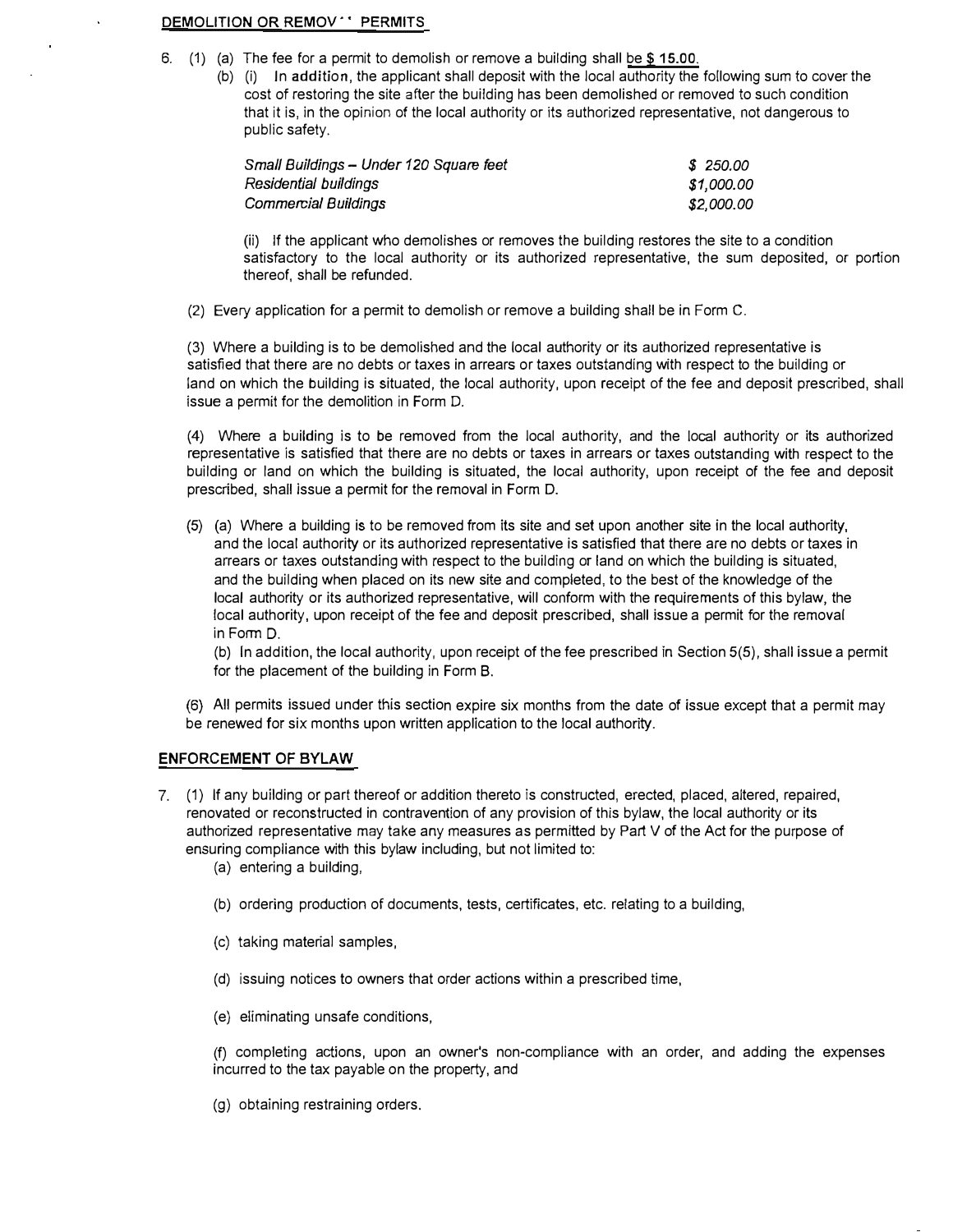(2) If any building, or nart thereof, is in an unsafe condition due to its faulty construction, dilapidated state, abandonment, open c guarded condition or any other reason, the I authority or its authorized representative may take any measures allowed by subsection (1).

(3) The owner of a building for which a permit has been issued or for which actions are being taken in compliance with an order shall give notice in writing *to* the local authority as required in Section 17.2 of the Act including, but not limited to:

- (a) on start, progress and completion of construction,
- {b) of change in ownership prior to completion of construction, and
- (c) of intended partial occupancy prior to completion of construction.

## **SUPPLEMENTAL BUILDING STANDARDS**

8. The Municipality prohibits the connection of any foundation drain system, weeping tile system, weeping tile System with sump pump assist, any sump pump system, downspouts and roof drains to the Municipality's sanitary sewer system. This shall apply to any construction, erection, placement, renovation or reconstruction of a building within the Municipality.

## **SPECIAL CONDITIONS**

9. (1) Notwithstanding the requirements of the Regulations, an architect or professional engineer registered in the province of Saskatchewan shall be engaged by the owner for assessment of design and inspection of construction or certification of a building or part of a building where required by the local authority or its authorized representative.

(2) An up-to-date plan or survey of the site described in a permit or permit application prepared by a registered land surveyor shall be submitted by the owner where required by the local authority or its authorized representative.

(3) It shall be the responsibility of the owner to ensure that change in property lines and/or change in ground elevations will not bring the building or an adjacent building into contravention of this bylaw.

(4) It shall be the responsibility of the owner to arrange for all permits, inspections and certificates required by other applicable bylaws, acts and regulations.

# **PENALTY**

- 10. (1) Any person who contravenes any of the provisions of this bylaw shall be liable to the penalties provided in Section 22 of the Act.
	- (2) Conviction of a person or corporation for breach of any provision of this bylaw shall not relieve him from compliance therewith.
- 11 . Bylaw Nos. 6/96 and 06/03 are hereby repealed.



MAYOR

DMINISTRA

Certified a true copy of Bylaw 02-07 adopted by resolution of Council ong the 23 day of July, 2007.

ministrator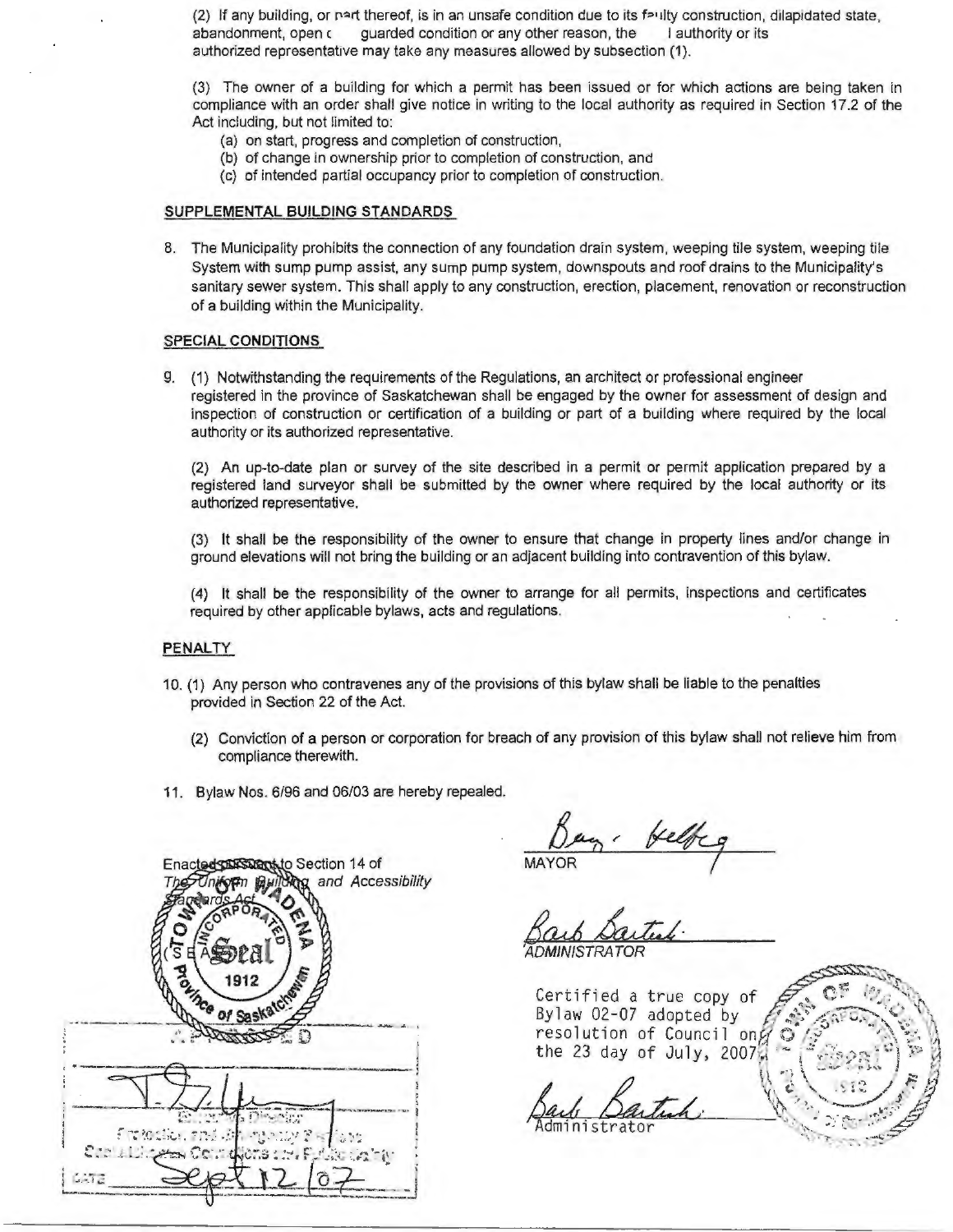**FORM A to Bylaw No. 02- 07** 

|                                           | <b>TOWN</b>                                                                                                                                                                                                                         |                                                      |                                                                                                                                                                                                                                                                                  |
|-------------------------------------------|-------------------------------------------------------------------------------------------------------------------------------------------------------------------------------------------------------------------------------------|------------------------------------------------------|----------------------------------------------------------------------------------------------------------------------------------------------------------------------------------------------------------------------------------------------------------------------------------|
|                                           |                                                                                                                                                                                                                                     | <b>APPLICATION FOR BUILDING PERMIT</b>               |                                                                                                                                                                                                                                                                                  |
| I hereby make application for a permit to |                                                                                                                                                                                                                                     | construct<br>alter<br><u>___________</u> reconstruct | a building according to                                                                                                                                                                                                                                                          |
|                                           | the information below and to the plans and documents attached to this application.                                                                                                                                                  |                                                      |                                                                                                                                                                                                                                                                                  |
|                                           |                                                                                                                                                                                                                                     |                                                      |                                                                                                                                                                                                                                                                                  |
|                                           |                                                                                                                                                                                                                                     |                                                      |                                                                                                                                                                                                                                                                                  |
|                                           |                                                                                                                                                                                                                                     |                                                      |                                                                                                                                                                                                                                                                                  |
|                                           |                                                                                                                                                                                                                                     |                                                      | Designer Telephone Telephone Contact Contact Address Contact Address Contact Telephone Contact Telephone                                                                                                                                                                         |
|                                           |                                                                                                                                                                                                                                     |                                                      | Contractor <b>Contractor</b> Contractor <b>Contractor Contractor Contractor Contractor Contractor Contractor Contractor Contractor Contractor Contractor Contractor Contractor Contractor Contractor Cont</b>                                                                    |
|                                           |                                                                                                                                                                                                                                     |                                                      |                                                                                                                                                                                                                                                                                  |
|                                           | Intended use of building expression and the contract of the building                                                                                                                                                                |                                                      |                                                                                                                                                                                                                                                                                  |
|                                           |                                                                                                                                                                                                                                     |                                                      | Size of building <b>was a support of the server of the server of the server of the server of the server of the server of the server of the server of the server of the server of the server of the server of the server of the s</b>                                             |
|                                           |                                                                                                                                                                                                                                     |                                                      |                                                                                                                                                                                                                                                                                  |
|                                           |                                                                                                                                                                                                                                     |                                                      | Number of stairways <b>example and all and stairways</b> Width of stairways <b>example and all and state of stairways</b>                                                                                                                                                        |
|                                           |                                                                                                                                                                                                                                     |                                                      | Number of exits <b>All and Structure of the Contract of the Contract of the Contract of the Contract of the Contract of the Contract of the Contract of the Contract of the Contract of the Contract of the Contract of the Cont</b>                                             |
|                                           |                                                                                                                                                                                                                                     |                                                      |                                                                                                                                                                                                                                                                                  |
|                                           | Foundation Soil Classification and Type _______                                                                                                                                                                                     |                                                      |                                                                                                                                                                                                                                                                                  |
|                                           |                                                                                                                                                                                                                                     |                                                      | Footings <b>Ally 2008</b> Material <b>Material</b> Size Size                                                                                                                                                                                                                     |
|                                           |                                                                                                                                                                                                                                     |                                                      | Foundations <b>Example 2018</b> Material <b>Material</b> Company Size Size <b>Company Size</b> Size <b>Company Size</b> Size <b>Company Size</b> Size <b>Company Size</b> Size <b>Company Size</b> Size <b>Company Size</b> Size <b>Company Size</b> Size <b>Company Size</b> Si |
|                                           |                                                                                                                                                                                                                                     |                                                      |                                                                                                                                                                                                                                                                                  |
|                                           |                                                                                                                                                                                                                                     |                                                      | Roof <del>the company of the company states of the company manual contract of the company contract of the company of the contract of the contract of the contract of the contract of the contract of the contract of the contract </del>                                         |
|                                           |                                                                                                                                                                                                                                     |                                                      |                                                                                                                                                                                                                                                                                  |
|                                           |                                                                                                                                                                                                                                     |                                                      |                                                                                                                                                                                                                                                                                  |
|                                           |                                                                                                                                                                                                                                     |                                                      | Girders Communication of Material Communication Spacing Communication of Spacing Communication of Spacing Communication of Material Communication of Spacing Communication of Spacing Communication of Spacing Communication o                                                   |
|                                           |                                                                                                                                                                                                                                     |                                                      | Rafters <b>Example 2018</b> Material <b>Material Material Example 2019</b> Spacing <b>Example 2019</b> Spacing <b>Example 2019</b>                                                                                                                                               |
|                                           |                                                                                                                                                                                                                                     |                                                      |                                                                                                                                                                                                                                                                                  |
|                                           |                                                                                                                                                                                                                                     |                                                      |                                                                                                                                                                                                                                                                                  |
|                                           |                                                                                                                                                                                                                                     |                                                      |                                                                                                                                                                                                                                                                                  |
|                                           |                                                                                                                                                                                                                                     |                                                      |                                                                                                                                                                                                                                                                                  |
|                                           |                                                                                                                                                                                                                                     |                                                      |                                                                                                                                                                                                                                                                                  |
|                                           |                                                                                                                                                                                                                                     |                                                      |                                                                                                                                                                                                                                                                                  |
|                                           |                                                                                                                                                                                                                                     |                                                      |                                                                                                                                                                                                                                                                                  |
|                                           | Fee for building permit <b>Communication</b> of the communication of the communication of the communication of the communication of the communication of the communication of the communication of the communication of the communi |                                                      |                                                                                                                                                                                                                                                                                  |

I hereby agree to comply with the Building Bylaw of the local authority and acknowledge that it is my responsibility to ensure compliance with the Building Bylaw of the local authority and with any other applicable bylaws, acts and regulations regardless of any plan review or inspections that may or may not be carried out by the local authority or its authorized representative.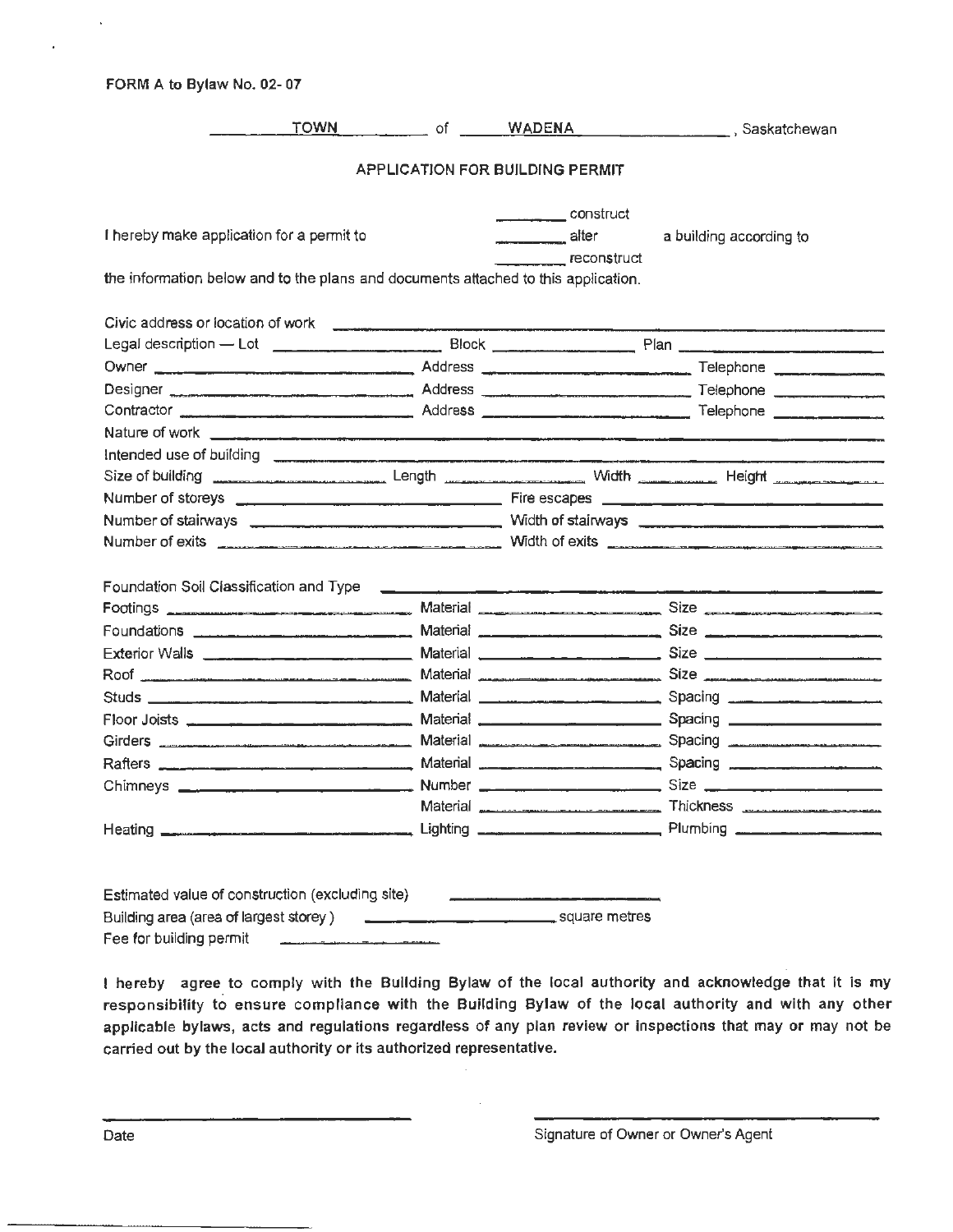|                                                                                                                                     | <b>TOWN</b>                | 0f |                                                                                                                 | WADENA Saskatchewan                                      |
|-------------------------------------------------------------------------------------------------------------------------------------|----------------------------|----|-----------------------------------------------------------------------------------------------------------------|----------------------------------------------------------|
|                                                                                                                                     | BUILDING PERMIT #          |    |                                                                                                                 |                                                          |
| Permission is hereby granted to<br>to                                                                                               | a building to be used as a |    |                                                                                                                 |                                                          |
| on civic address or location                                                                                                        |                            |    |                                                                                                                 |                                                          |
| $\mathsf{Lot}$ and $\mathsf{Lot}$ and $\mathsf{Hot}$                                                                                | Block                      |    | Plan in the control of the control of the control of the control of the control of the control of the control o | in accordance with the                                   |
| application dated<br>work is not commonood within that posical online is work in a sense of development of the second $\mathcal{L}$ |                            |    |                                                                                                                 | This permit expires six months from the date of issue if |

work is not commenced within that period or if work is suspended for a period of six months, unless otherwise authorized by the local authority or its authorized representative. Grade lines of the building site are to be as indicated below and as shown on the diagram.



This permit is issued subject to the following conditions:

Any deviation, omission or revision to the approved application requires approval of the local authority or its authorized representative.

Estimated Value of Construction  $\frac{1}{2}$  \_\_\_\_\_\_\_\_\_\_\_\_\_\_ Permit fee  $\frac{1}{2}$ 

**Date Signature of Authorized Representative**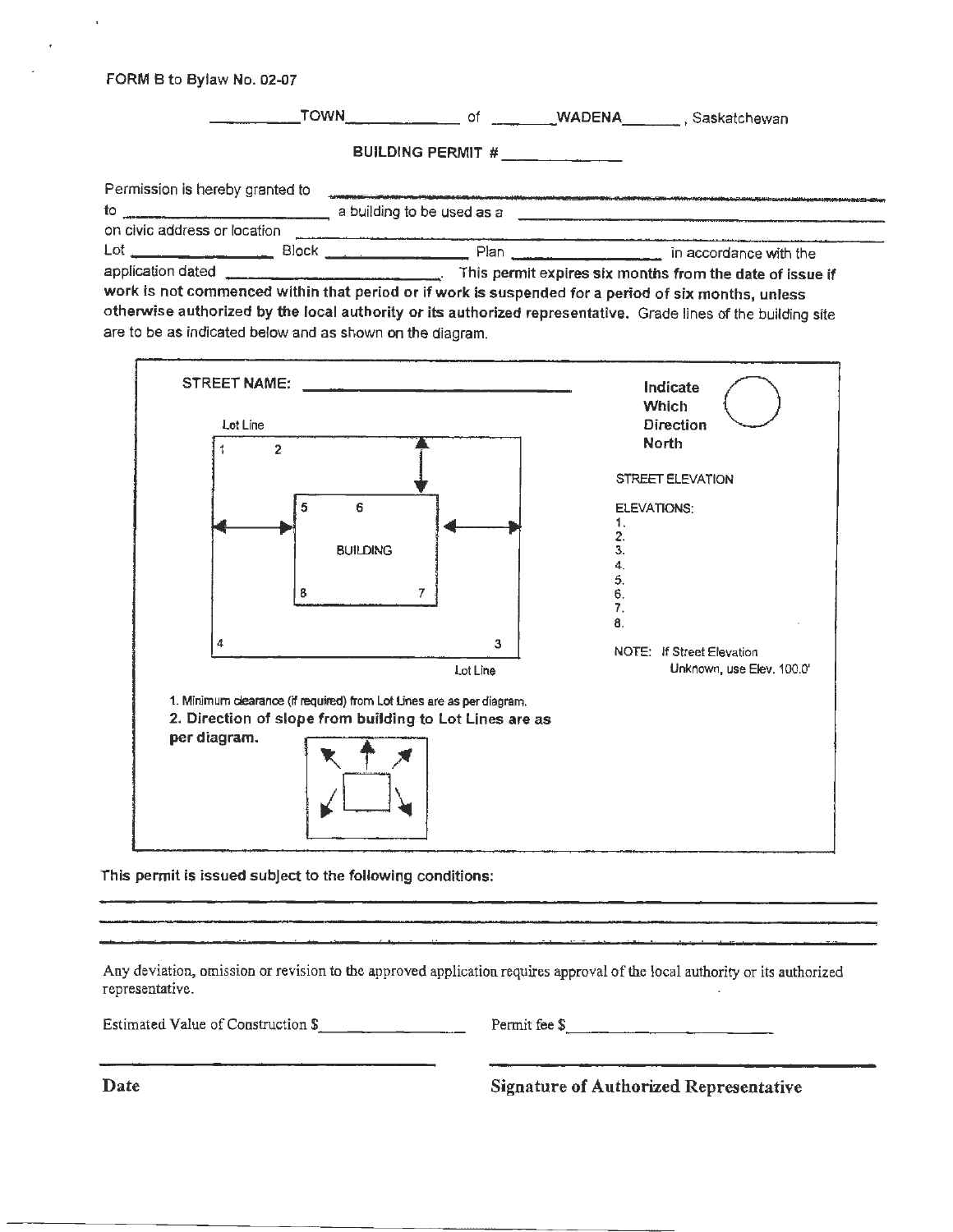|  | APPLICATION FOR A PERMIT TO DEMOLISH OR MOVE A BUILDING<br>I hereby make application for a permit to demolish a building now situated on<br>I hereby make application for a permit to move a building now situated on<br>Civic address or location <b>contained a contained and contained a contact of the contact of the contact of the contact of the contact of the contact of the contact of the contact of the contact of the contact of the contact</b><br>The building has the following dimensions: length ________________ width _______height ______ |
|--|----------------------------------------------------------------------------------------------------------------------------------------------------------------------------------------------------------------------------------------------------------------------------------------------------------------------------------------------------------------------------------------------------------------------------------------------------------------------------------------------------------------------------------------------------------------|

The site work (filling, final grading, landscaping, etc.) which will be done after removal of the building includes

I hereby agree to comply with the Building Bylaw of the local authority and to be responsible and pay for any damage done to any property as a result of the demolition or moving of the said building, and to deposit such sum as may be required by Section 6(1)(b) of the Building Bylaw. I acknowledge that it is my responsibility to ensure compliance with any other applicable bylaws, acts and regulations, and to obtain all required permits and approvals prior to demolishing or moving the building.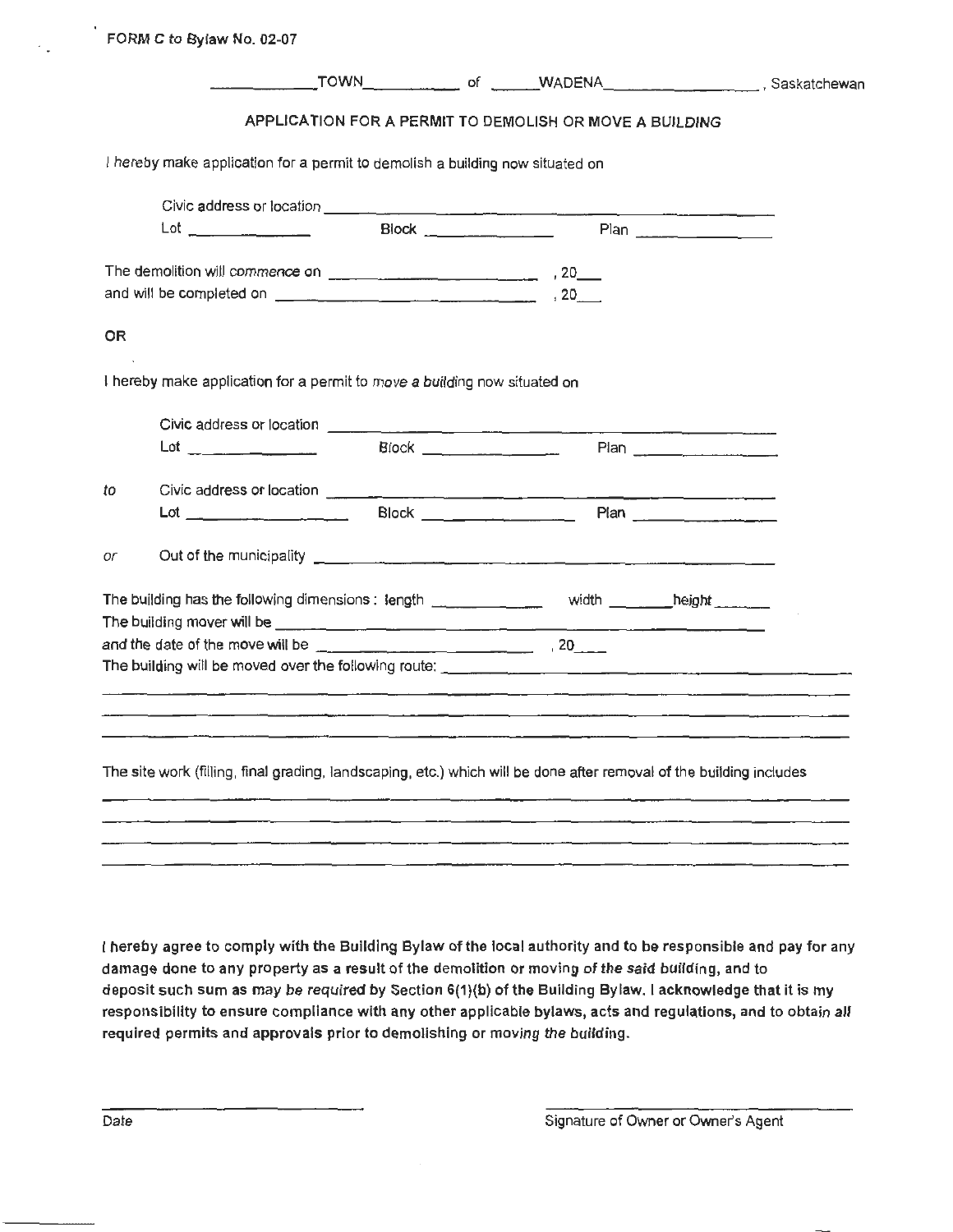| FORM D to Bylaw No. 02-07                                                                                                                                                                                                      |                               |               |                                                                                                                                                                                                                                |                                                      |  |
|--------------------------------------------------------------------------------------------------------------------------------------------------------------------------------------------------------------------------------|-------------------------------|---------------|--------------------------------------------------------------------------------------------------------------------------------------------------------------------------------------------------------------------------------|------------------------------------------------------|--|
|                                                                                                                                                                                                                                |                               |               |                                                                                                                                                                                                                                | TOWN of WADENA Resistance and Saskatchewan           |  |
|                                                                                                                                                                                                                                | DEMOLITION OR MOVING PERMIT # |               |                                                                                                                                                                                                                                |                                                      |  |
| Permission is hereby granted to entertainment and the contract of the contract of the contract of the contract of the contract of the contract of the contract of the contract of the contract of the contract of the contract |                               |               |                                                                                                                                                                                                                                |                                                      |  |
| Demolish                                                                                                                                                                                                                       | 0R                            | $\frac{1}{2}$ | Move                                                                                                                                                                                                                           |                                                      |  |
| a building now situated on                                                                                                                                                                                                     |                               |               |                                                                                                                                                                                                                                |                                                      |  |
| Civic address or location experience and contract the contract of the contract of the contract of the contract of                                                                                                              |                               |               |                                                                                                                                                                                                                                |                                                      |  |
| Civic address or location <b>contains and container and container and container and container and container and</b><br>to                                                                                                      |                               |               |                                                                                                                                                                                                                                |                                                      |  |
| Out of the municipality <b>contained a contained a contact of the municipality contained by the contact of the municipality</b><br>or                                                                                          |                               |               |                                                                                                                                                                                                                                |                                                      |  |
| in accordance with the application dated 20 This permit expires six<br>months from the date of issue.                                                                                                                          |                               |               |                                                                                                                                                                                                                                |                                                      |  |
| This permit is issued subject to the following conditions:                                                                                                                                                                     |                               |               | .<br>В станой сементивной войной приводительность и возможных соотнованиях совершенного и от деревности и не можно постоя                                                                                                      |                                                      |  |
|                                                                                                                                                                                                                                |                               |               |                                                                                                                                                                                                                                |                                                      |  |
|                                                                                                                                                                                                                                |                               |               |                                                                                                                                                                                                                                |                                                      |  |
|                                                                                                                                                                                                                                |                               |               | The State of the State of the Control of The State of Control of the State of the State of the State of the State of the State of the State of the State of the State of the State of the State of the State of the State of t |                                                      |  |
| Any deviation, omission or revision to the approved application requires approval of the local authority or its<br>authorized representative.                                                                                  |                               |               |                                                                                                                                                                                                                                |                                                      |  |
|                                                                                                                                                                                                                                |                               |               | Deposit fee \$                                                                                                                                                                                                                 |                                                      |  |
| 2012, Independent of the process and process content processes in the processes of the content of the content of the content of the content of the content of the content of the content of the content of the content of the  |                               |               |                                                                                                                                                                                                                                | THE R. P. LEWIS CO., LANSING, MICH. 49-14039-1-120-2 |  |

Date **Signature of Authorized Representative** 

 $\sim$ 

 $\sim$   $\star$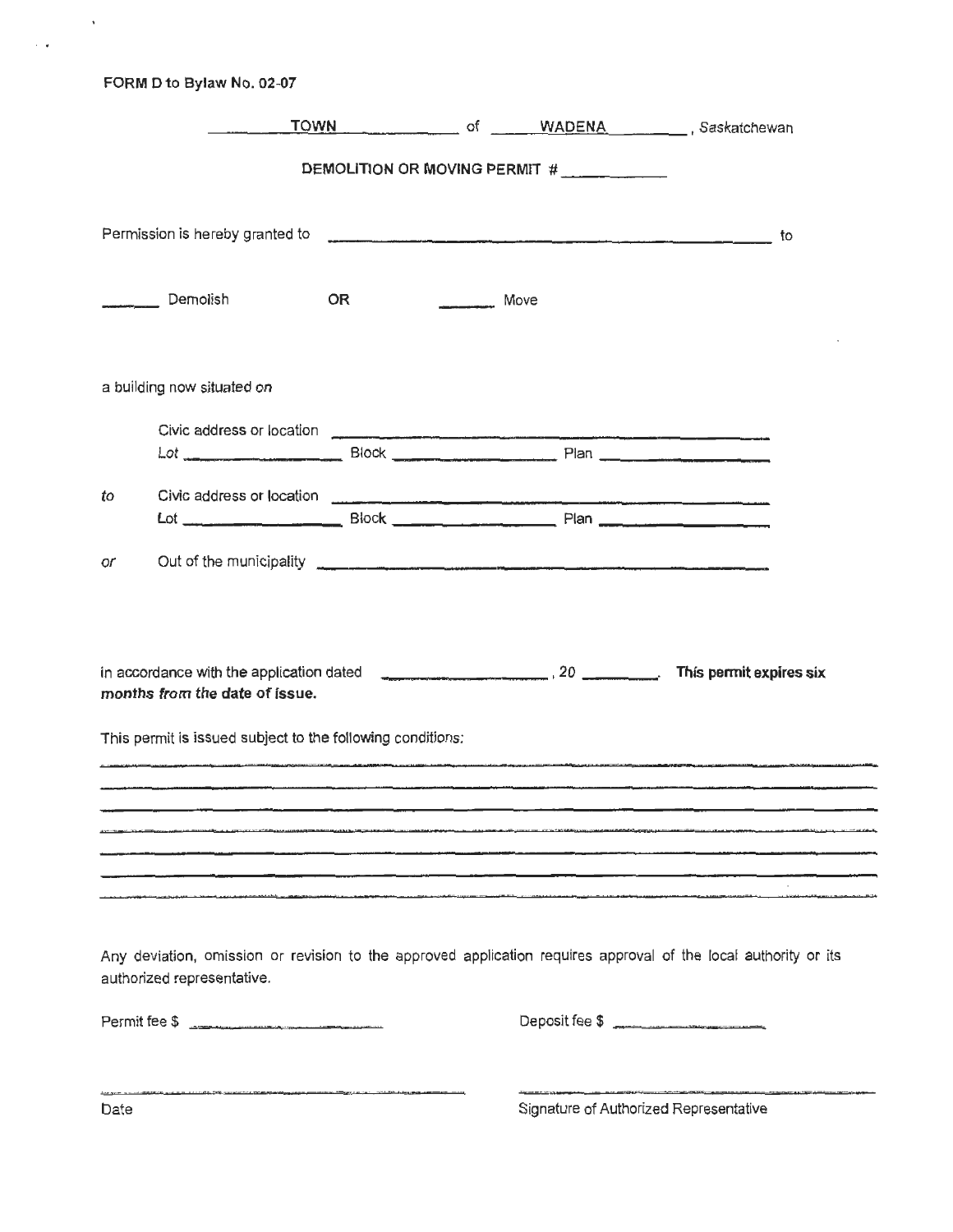

**Corrections and Public Safety** 

Protection and Emergency Services



310-1855 Victoria Ave. REGINA SK S4P 3T2 (306) 787-4517 Phone (306) 787-9273 Fax whawkins@cps.gov.sk.ca

 $\mathcal{C}^{\ast}$ 

**L** 

. September 12, 2007

Ms. Barb Barteski, RMA, Administrator Town of Wadena Box 730 WADENA SK S0A 4JO

Dear Ms. Barteski:

# **Re: Building Bylaw No. 02-07 -Town of Wadena**

Enclosed is an approved copy of Bylaw No. 02-07, A Bylaw Respecting Buildings The bylaw is in force as of the date of approval, September 12, 2007 in accordance with Section 23.1(4) of *The Uniform Building and Accessibility Standards Act* (the UBAS Act).

Please consider the following comments:

- **Section 5(5}**  Permit fees should reflect the level of building control the municipality provides. Our general recommendation regarding permit fees is that the fees should be set at a level that will recover the municipality's cost to provide this public service, and not be used to generate any revenue.
- **Section**  $6(1)(b)$  We recommend the use of metric measurements, with imperial conversions included if desired (120 square feet is approx. **11.15** square metres).

The National Building Code interprets "residential" to mean any dwelling unit, including apartments, hotels and motels, among others. Perhaps "one and two unit dwellings" would more accurately reflect the municipality's intent. As well, "commercial" is not a valid building classification term according to the National Building Code (NBC). You should list the different types of buildings as referenced in Table 3.1.2.1. of the NBC, or simply state "All Other Buildings."

- **Section 8** Section 8.1(1) of the UBAS Act authorizes local authorities to prescribe additional building standards where they consider it "necessary for the health, safety or welfare of persons." Council should be able to confirm that these supplemental building regulations meet this requirement.
- **Section 11** We have no record of Bylaw No. 06/03 and caution that it may not have been a valid bylaw.

Amendments to this bylaw must be submitted to this office for approval in the same manner as the original bylaw.